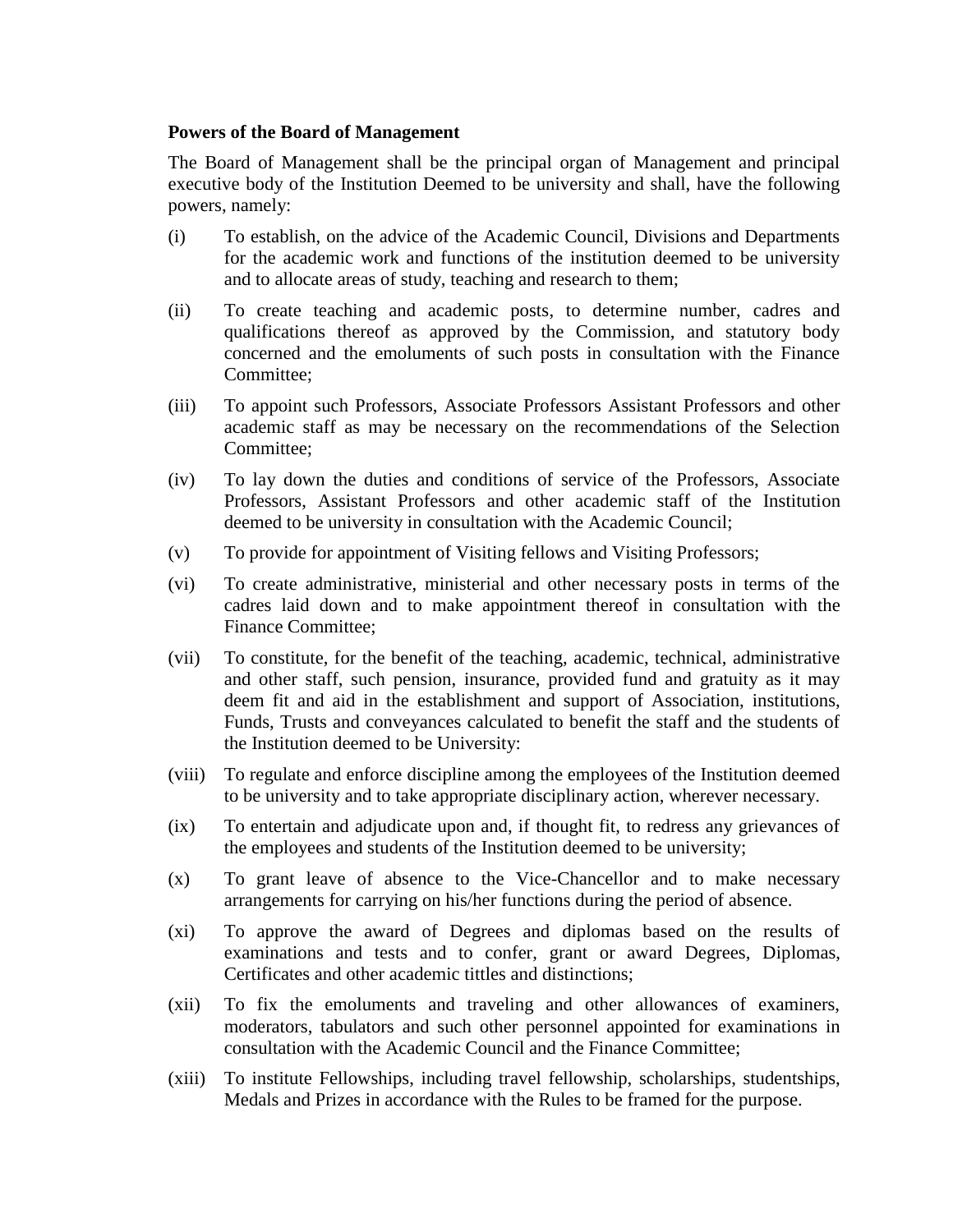- (xiv) To advice the sponsoring Society/Trust/Company (if any) on matters regarding acquisition, management and disposal of any immoveable property on behalf of the Institution deemed to be university;
- (xv) To purchase, take on lease or accept as gift or otherwise any land or buildings or works which may be necessary or convenient for the purpose of the institution deemed to be university, and on such terms and conditions as it may deem fit and proper and to construct or alter and maintain any such building(s) or work(s);
- (xvi) To transfer or accept transfers of any moveable or immovable property on behalf of the institution deemed to be university:

Provided that the Board of Management shall not transfer or alter ownership in any manner whatsoever in any movable or immovable property of the institution deemed to be university without the approval of the sponsoring Society/Trust/Company.

- (xvii) To execute in consultation with the sponsoring Society/Trust/Company (if any) conveyance, transfer, Government Securities, re-conveyance, mortgages, leases, bonds, licenses and agreements in respect of property, moveable or immoveable belonging to the institution deemed to be university or to be acquired for the purposes of the institution deemed to be university;
- (xviii) To issue appeals for funds for carrying out the objectives of the institution deemed to be university and consistent with the provisions of the objectives, to receive grants, donations, contributions, gifts, prizes, scholarships, fees and other moneys, to give grants and donations, to award prizes, scholarships, etc;
- (xix) To raise and borrow in consultation with the sponsoring Society/Trust/Company (if any) money on bonds, mortgages, promissory notes or other obligations or securities founded or based on any of the properties and assets of the institution deemed to be university or without any securities upon such terms and conditions as it may think fit and to pay out of the funds of the institution deemed to be university, all expenses, incidental to the raising of money and to repay and redeem any money borrowed;
- (xx) To draw and accept and make and endorse discount and negotiate Government of India's and other promissory notes, bills and exchange, cheques or other negotiable instruments.
- (xxi) To maintain a fund to which shall be credited:
	- (a) all moneys provided by the Central or State / UT Government(s) /University Grants Commission;
	- (b) all fees and other charges received by the institution deemed to be university;
	- (c) all money received by the institution deemed to be university as grants, gifts, donations, benefactions, bequest or transfers and
	- (d) all money received by the institution deemed to be university in any other manner or from any other source;